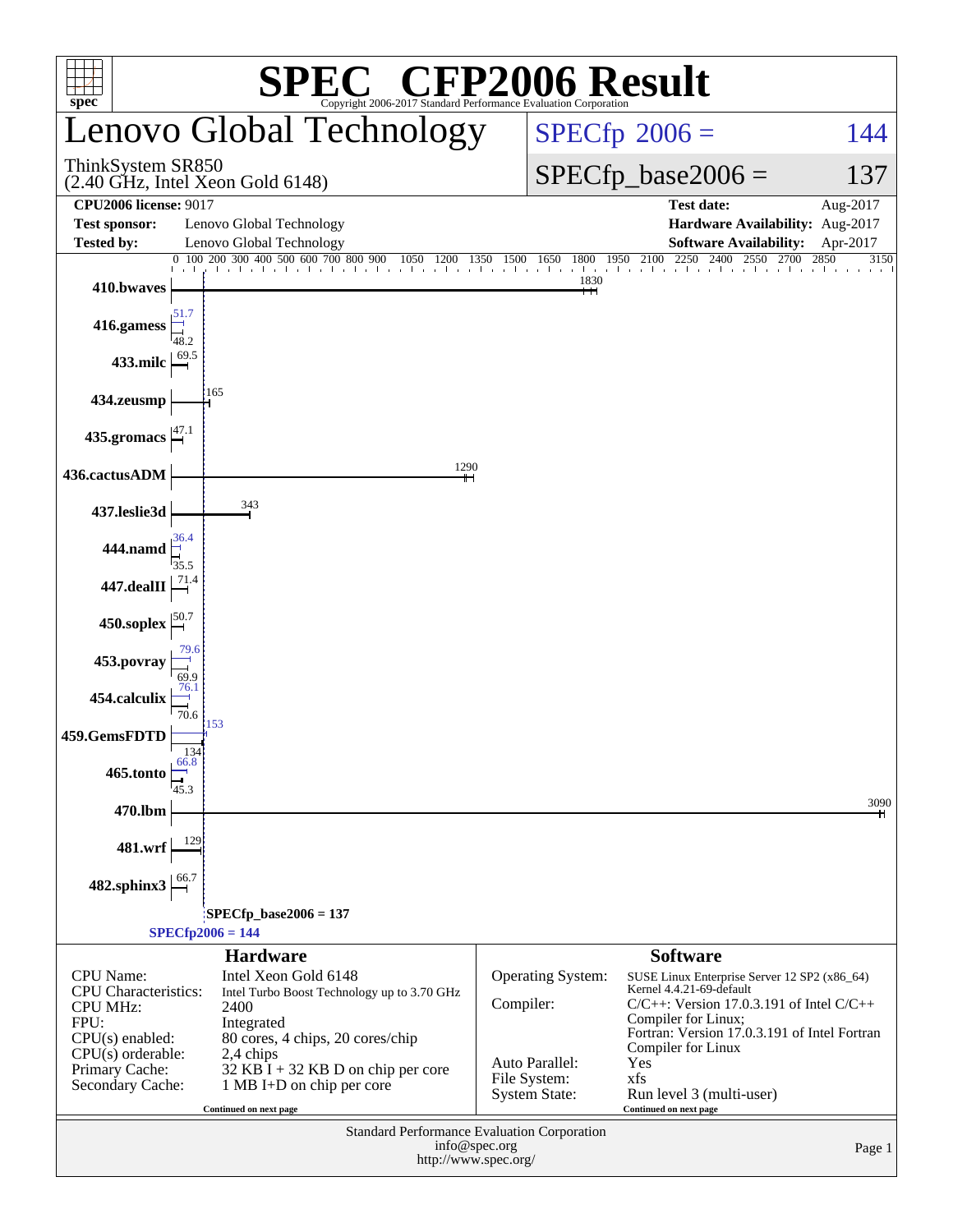

# enovo Global Technology

#### ThinkSystem SR850

(2.40 GHz, Intel Xeon Gold 6148)

### $SPECfp2006 = 144$  $SPECfp2006 = 144$

### $SPECfp\_base2006 = 137$

**[CPU2006 license:](http://www.spec.org/auto/cpu2006/Docs/result-fields.html#CPU2006license)** 9017 **[Test date:](http://www.spec.org/auto/cpu2006/Docs/result-fields.html#Testdate)** Aug-2017 **[Test sponsor:](http://www.spec.org/auto/cpu2006/Docs/result-fields.html#Testsponsor)** Lenovo Global Technology **[Hardware Availability:](http://www.spec.org/auto/cpu2006/Docs/result-fields.html#HardwareAvailability)** Aug-2017 **[Tested by:](http://www.spec.org/auto/cpu2006/Docs/result-fields.html#Testedby)** Lenovo Global Technology **[Software Availability:](http://www.spec.org/auto/cpu2006/Docs/result-fields.html#SoftwareAvailability)** Apr-2017 [L3 Cache:](http://www.spec.org/auto/cpu2006/Docs/result-fields.html#L3Cache) 27.5 MB I+D on chip per chip<br>Other Cache: None [Other Cache:](http://www.spec.org/auto/cpu2006/Docs/result-fields.html#OtherCache) [Memory:](http://www.spec.org/auto/cpu2006/Docs/result-fields.html#Memory) 1536 GB (48 x 32 GB 2Rx4 PC4-2666V-R) [Disk Subsystem:](http://www.spec.org/auto/cpu2006/Docs/result-fields.html#DiskSubsystem) 1 x 800 GB SATA SSD [Other Hardware:](http://www.spec.org/auto/cpu2006/Docs/result-fields.html#OtherHardware) None [Base Pointers:](http://www.spec.org/auto/cpu2006/Docs/result-fields.html#BasePointers) 64-bit<br>Peak Pointers: 32/64-bit [Peak Pointers:](http://www.spec.org/auto/cpu2006/Docs/result-fields.html#PeakPointers) [Other Software:](http://www.spec.org/auto/cpu2006/Docs/result-fields.html#OtherSoftware) None

**[Results Table](http://www.spec.org/auto/cpu2006/Docs/result-fields.html#ResultsTable)**

| Results 1 aple    |                                                                                                          |              |                |       |                |              |                |              |                |              |                |              |
|-------------------|----------------------------------------------------------------------------------------------------------|--------------|----------------|-------|----------------|--------------|----------------|--------------|----------------|--------------|----------------|--------------|
|                   | <b>Base</b>                                                                                              |              |                |       |                | <b>Peak</b>  |                |              |                |              |                |              |
| <b>Benchmark</b>  | <b>Seconds</b>                                                                                           | <b>Ratio</b> | <b>Seconds</b> | Ratio | <b>Seconds</b> | <b>Ratio</b> | <b>Seconds</b> | <b>Ratio</b> | <b>Seconds</b> | <b>Ratio</b> | <b>Seconds</b> | <b>Ratio</b> |
| 410.bwayes        | 7.41                                                                                                     | 1830         | 7.56           | 1800  | 7.32           | 1860         | 7.41           | 1830         | 7.56           | 1800         | 7.32           | 1860         |
| 416.gamess        | 405                                                                                                      | 48.4         | 406            | 48.2  | 406            | 48.2         | 379            | 51.7         | 380            | 51.5         | 379            | 51.7         |
| $433$ .milc       | 132                                                                                                      | 69.3         | 130            | 70.4  | 132            | 69.5         | 132            | 69.3         | 130            | 70.4         | 132            | 69.5         |
| $434$ . zeusmp    | 54.5                                                                                                     | 167          | 55.1           | 165   | 55.8           | 163          | 54.5           | 167          | 55.1           | 165          | 55.8           | 163          |
| 435.gromacs       | 152                                                                                                      | 47.1         | 151            | 47.2  | 152            | 46.9         | 152            | 47.1         | 151            | 47.2         | 152            | 46.9         |
| 436.cactusADM     | 9.29                                                                                                     | 1290         | 9.06           | 1320  | 9.35           | 1280         | 9.29           | 1290         | 9.06           | 1320         | 9.35           | 1280         |
| 437.leslie3d      | 27.4                                                                                                     | 344          | 27.8           | 338   | 27.4           | 343          | 27.4           | 344          | 27.8           | 338          | 27.4           | 343          |
| 444.namd          | 226                                                                                                      | 35.5         | 226            | 35.5  | 226            | 35.5         | 220            | 36.4         | 220            | 36.4         | 220            | 36.5         |
| $447$ .dealII     | 160                                                                                                      | 71.4         | 161            | 71.1  | 160            | 71.4         | 160            | 71.4         | 161            | 71.1         | 160            | 71.4         |
| $450$ .soplex     | 164                                                                                                      | 50.9         | 165            | 50.6  | 165            | 50.7         | 164            | 50.9         | 165            | 50.6         | 165            | 50.7         |
| $453$ .povray     | 75.9                                                                                                     | 70.1         | 76.1           | 69.9  | 76.1           | 69.9         | 66.9           | 79.5         | 66.8           | 79.6         | 66.7           | 79.8         |
| 454.calculix      | 117                                                                                                      | 70.8         | 117            | 70.6  | 117            | 70.5         | 108            | 76.2         | 108            | 76.1         | 109            | 75.8         |
| 459.GemsFDTD      | 78.5                                                                                                     | 135          | 78.9           | 134   | 80.6           | 132          | 69.5           | 153          | 69.2           | 153          | 69.0           | 154          |
| 465.tonto         | 217                                                                                                      | 45.3         | 211            | 46.6  | 238            | 41.4         | 148            | 66.7         | 147            | 66.8         | 147            | 66.8         |
| 470.1bm           | 4.44                                                                                                     | 3090         | 4.42           | 3110  | 4.45           | 3090         | 4.44           | 3090         | 4.42           | 3110         | 4.45           | 3090         |
| 481.wrf           | 87.5                                                                                                     | 128          | 86.9           | 129   | 86.7           | 129          | 87.5           | 128          | 86.9           | 129          | 86.7           | 129          |
| $482$ .sphinx $3$ | 292                                                                                                      | 66.7         | 292            | 66.7  | 294            | 66.3         | 292            | 66.7         | 292            | 66.7         | 294            | 66.3         |
|                   | Results appear in the order in which they were run. Bold underlined text indicates a median measurement. |              |                |       |                |              |                |              |                |              |                |              |

#### **[Operating System Notes](http://www.spec.org/auto/cpu2006/Docs/result-fields.html#OperatingSystemNotes)**

Stack size set to unlimited using "ulimit -s unlimited"

#### **[Platform Notes](http://www.spec.org/auto/cpu2006/Docs/result-fields.html#PlatformNotes)**

BIOS Configuration: Choose Operating Mode set to Maximum Performance LLC dead line alloc set to Disable Patrol Scrub set to Disable DCU Streamer Prefetcher set to Disable Hyper-Threading set to Disable Sysinfo program /home/cpu2006-1.2-ic17.0u3/config/sysinfo.rev6993 Revision 6993 of 2015-11-06 (b5e8d4b4eb51ed28d7f98696cbe290c1) running on Electron-node-02 Mon Aug 7 10:28:58 2017

Continued on next page

Standard Performance Evaluation Corporation [info@spec.org](mailto:info@spec.org) <http://www.spec.org/>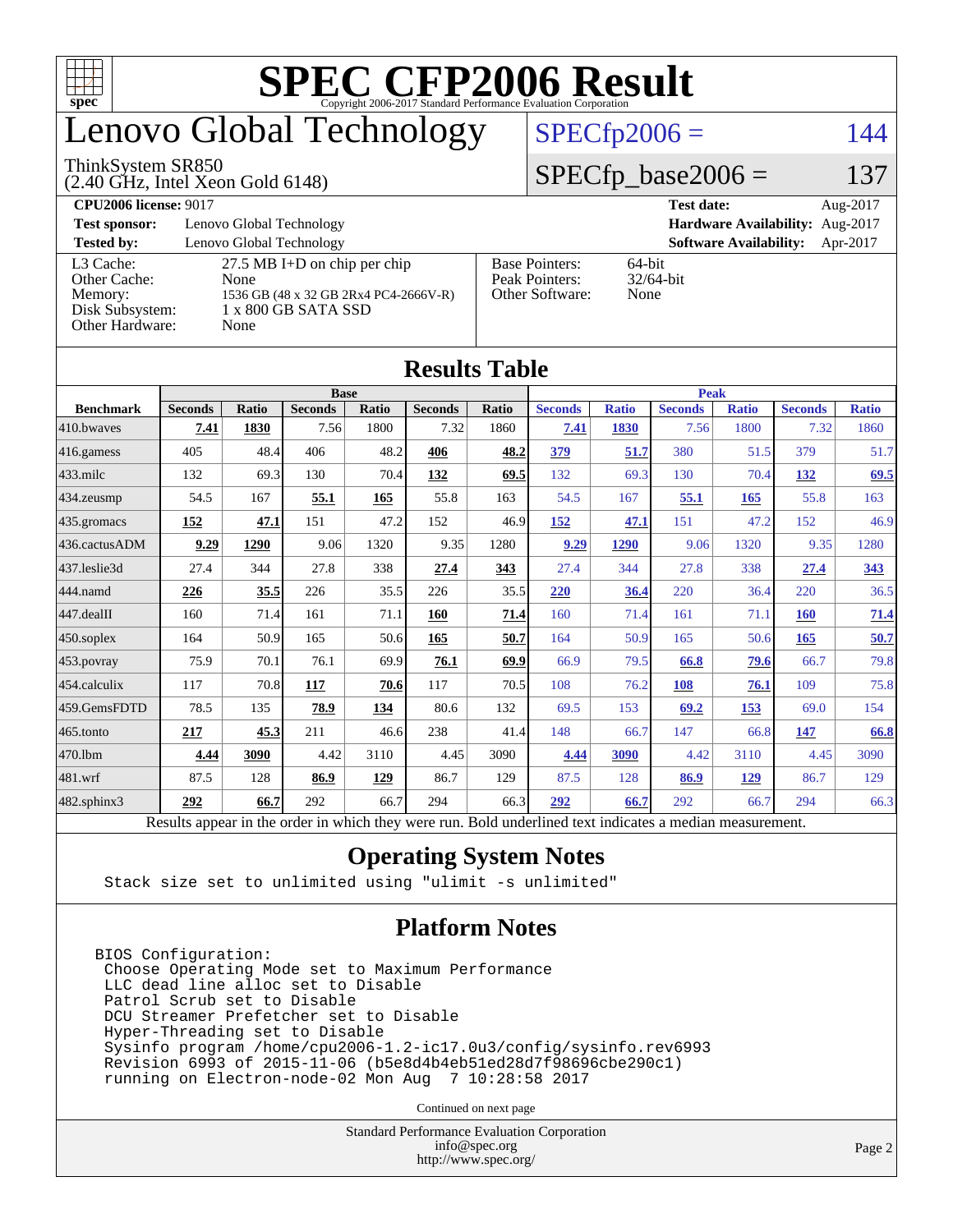

# Lenovo Global Technology

ThinkSystem SR850

(2.40 GHz, Intel Xeon Gold 6148)

 $SPECfp2006 = 144$  $SPECfp2006 = 144$ 

 $SPECTp\_base2006 = 137$ 

**[Test sponsor:](http://www.spec.org/auto/cpu2006/Docs/result-fields.html#Testsponsor)** Lenovo Global Technology **[Hardware Availability:](http://www.spec.org/auto/cpu2006/Docs/result-fields.html#HardwareAvailability)** Aug-2017 **[Tested by:](http://www.spec.org/auto/cpu2006/Docs/result-fields.html#Testedby)** Lenovo Global Technology **[Software Availability:](http://www.spec.org/auto/cpu2006/Docs/result-fields.html#SoftwareAvailability)** Apr-2017

**[CPU2006 license:](http://www.spec.org/auto/cpu2006/Docs/result-fields.html#CPU2006license)** 9017 **[Test date:](http://www.spec.org/auto/cpu2006/Docs/result-fields.html#Testdate)** Aug-2017

### **[Platform Notes \(Continued\)](http://www.spec.org/auto/cpu2006/Docs/result-fields.html#PlatformNotes)**

| <b>Standard Performance Evaluation Corporation</b><br>info@spec.org<br>http://www.spec.org/                                                                                                                                                                                                                                                                          | Page 3 |
|----------------------------------------------------------------------------------------------------------------------------------------------------------------------------------------------------------------------------------------------------------------------------------------------------------------------------------------------------------------------|--------|
| Continued on next page                                                                                                                                                                                                                                                                                                                                               |        |
| SPEC is set to: /home/cpu2006-1.2-ic17.0u3<br>Type Size Used Avail Use% Mounted on<br>Filesystem<br>$/\text{dev/sda4}$<br>688G<br>263G 425G<br>xfs<br>$39\%$ /home<br>Additional information from dmidecode:                                                                                                                                                         |        |
| run-level 3 Aug 7 10:23                                                                                                                                                                                                                                                                                                                                              |        |
| uname $-a$ :<br>Linux Electron-node-02 4.4.21-69-default #1 SMP Tue Oct 25 10:58:20 UTC 2016<br>(9464f67) x86_64 x86_64 x86_64 GNU/Linux                                                                                                                                                                                                                             |        |
| PRETTY_NAME="SUSE Linux Enterprise Server 12 SP2"<br>ID="sles"<br>$ANSI\_COLOR = "0; 32"$<br>CPE_NAME="cpe:/o:suse:sles:12:sp2"                                                                                                                                                                                                                                      |        |
| NAME="SLES"<br>VERSION="12-SP2"<br>VERSION ID="12.2"                                                                                                                                                                                                                                                                                                                 |        |
| # This file is deprecated and will be removed in a future service pack or<br>release.<br># Please check /etc/os-release for details about this release.<br>os-release:                                                                                                                                                                                               |        |
| SUSE Linux Enterprise Server 12 (x86_64)<br>$VERSION = 12$<br>$PATCHLEVEL = 2$                                                                                                                                                                                                                                                                                       |        |
| From /etc/*release* /etc/*version*<br>$S$ uSE-release:                                                                                                                                                                                                                                                                                                               |        |
| From /proc/meminfo<br>MemTotal:<br>1584975180 kB<br>HugePages_Total:<br>0<br>Hugepagesize:<br>2048 kB                                                                                                                                                                                                                                                                |        |
| cpu cores $: 20$<br>siblings : 20<br>physical 0: cores 0 1 2 3 4 8 9 10 11 12 16 17 18 19 20 24 25 26 27 28<br>physical 1: cores 0 1 2 3 4 8 9 10 11 12 16 17 18 19 20 24 25 26 27 28<br>physical 2: cores 0 1 2 3 4 8 9 10 11 12 16 17 18 19 20 24 25 26 27 28<br>physical 3: cores 0 1 2 3 4 8 9 10 11 12 16 17 18 19 20 24 25 26 27 28<br>cache size $: 28160$ KB |        |
| From /proc/cpuinfo<br>model name : Intel(R) Xeon(R) Gold 6148 CPU @ 2.40GHz<br>4 "physical id"s (chips)<br>80 "processors"<br>cores, siblings (Caution: counting these is hw and system dependent.<br>The<br>following excerpts from /proc/cpuinfo might not be reliable. Use with<br>caution.)                                                                      |        |
| This section contains SUT (System Under Test) info as seen by<br>some common utilities. To remove or add to this section, see:<br>http://www.spec.org/cpu2006/Docs/config.html#sysinfo                                                                                                                                                                               |        |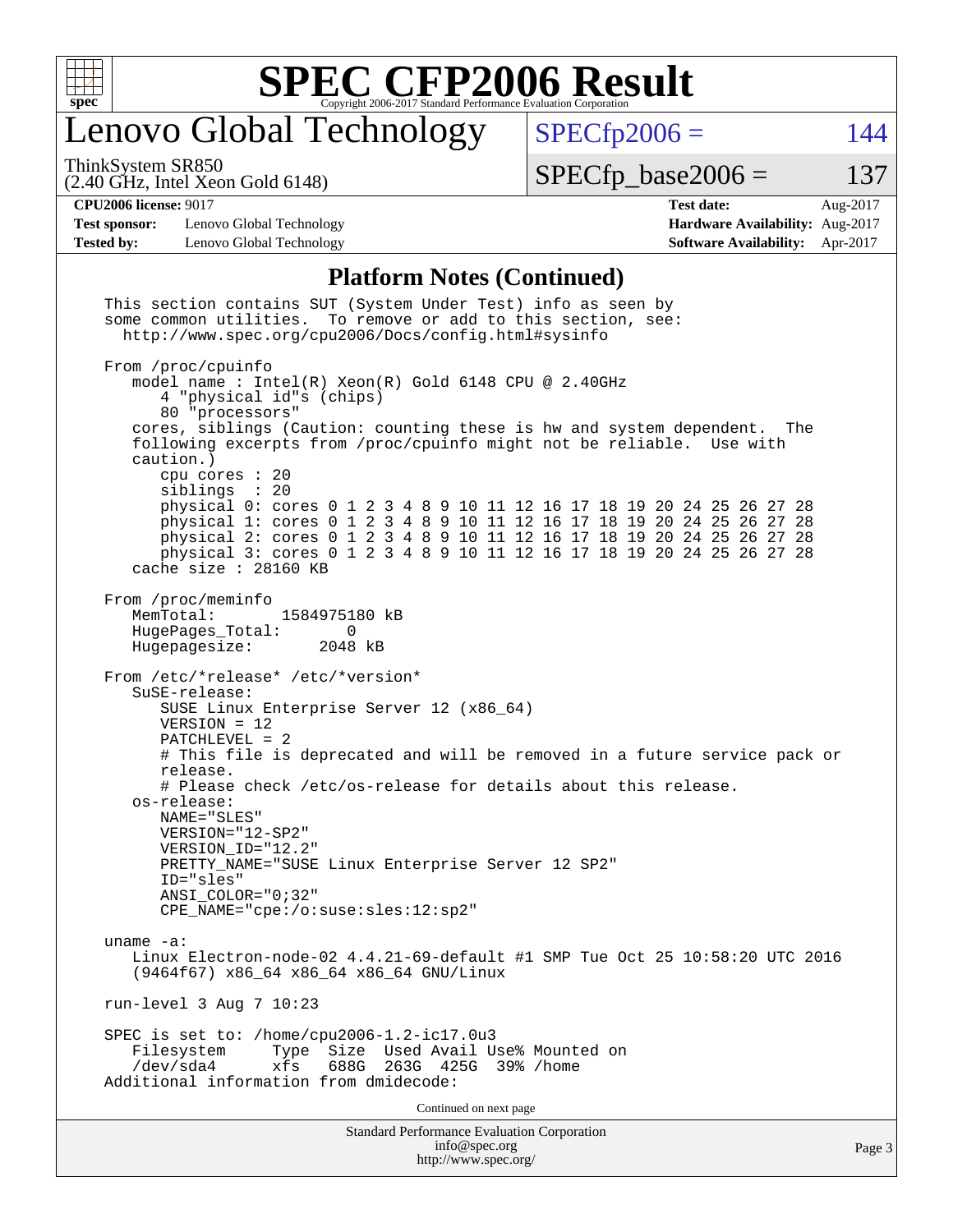

# enovo Global Technology

ThinkSystem SR850

 $SPECfp2006 = 144$  $SPECfp2006 = 144$ 

(2.40 GHz, Intel Xeon Gold 6148)

 $SPECTp\_base2006 = 137$ 

**[CPU2006 license:](http://www.spec.org/auto/cpu2006/Docs/result-fields.html#CPU2006license)** 9017 **[Test date:](http://www.spec.org/auto/cpu2006/Docs/result-fields.html#Testdate)** Aug-2017

**[Test sponsor:](http://www.spec.org/auto/cpu2006/Docs/result-fields.html#Testsponsor)** Lenovo Global Technology **[Hardware Availability:](http://www.spec.org/auto/cpu2006/Docs/result-fields.html#HardwareAvailability)** Aug-2017 **[Tested by:](http://www.spec.org/auto/cpu2006/Docs/result-fields.html#Testedby)** Lenovo Global Technology **[Software Availability:](http://www.spec.org/auto/cpu2006/Docs/result-fields.html#SoftwareAvailability)** Apr-2017

#### **[Platform Notes \(Continued\)](http://www.spec.org/auto/cpu2006/Docs/result-fields.html#PlatformNotes)**

 Warning: Use caution when you interpret this section. The 'dmidecode' program reads system data which is "intended to allow hardware to be accurately determined", but the intent may not be met, as there are frequent changes to hardware, firmware, and the "DMTF SMBIOS" standard.

 BIOS Lenovo -[TEE113J-1.00]- 06/03/2017 Memory: 48x Samsung M393A4K40BB2-CTD 32 GB 2 rank 2666 MHz

(End of data from sysinfo program)

#### **[General Notes](http://www.spec.org/auto/cpu2006/Docs/result-fields.html#GeneralNotes)**

Environment variables set by runspec before the start of the run: KMP\_AFFINITY = "granularity=fine,compact" LD\_LIBRARY\_PATH = "/home/cpu2006-1.2-ic17.0u3/lib/ia32:/home/cpu2006-1.2-ic17.0u3/lib/intel64:/home/cpu2006-1.2-ic17.0u3/sh10.2" OMP NUM THREADS = "80"

 Binaries compiled on a system with 1x Intel Core i7-4790 CPU + 32GB RAM memory using Redhat Enterprise Linux 7.2 Transparent Huge Pages disabled with: echo never > /sys/kernel/mm/transparent\_hugepage/enable Filesystem page cache cleared with: shell invocation of 'sync; echo 3 > /proc/sys/vm/drop\_caches' prior to run

### **[Base Compiler Invocation](http://www.spec.org/auto/cpu2006/Docs/result-fields.html#BaseCompilerInvocation)**

[C benchmarks](http://www.spec.org/auto/cpu2006/Docs/result-fields.html#Cbenchmarks): [icc -m64](http://www.spec.org/cpu2006/results/res2017q4/cpu2006-20170918-49926.flags.html#user_CCbase_intel_icc_64bit_bda6cc9af1fdbb0edc3795bac97ada53)

[C++ benchmarks:](http://www.spec.org/auto/cpu2006/Docs/result-fields.html#CXXbenchmarks) [icpc -m64](http://www.spec.org/cpu2006/results/res2017q4/cpu2006-20170918-49926.flags.html#user_CXXbase_intel_icpc_64bit_fc66a5337ce925472a5c54ad6a0de310)

[Fortran benchmarks](http://www.spec.org/auto/cpu2006/Docs/result-fields.html#Fortranbenchmarks): [ifort -m64](http://www.spec.org/cpu2006/results/res2017q4/cpu2006-20170918-49926.flags.html#user_FCbase_intel_ifort_64bit_ee9d0fb25645d0210d97eb0527dcc06e)

[Benchmarks using both Fortran and C](http://www.spec.org/auto/cpu2006/Docs/result-fields.html#BenchmarksusingbothFortranandC): [icc -m64](http://www.spec.org/cpu2006/results/res2017q4/cpu2006-20170918-49926.flags.html#user_CC_FCbase_intel_icc_64bit_bda6cc9af1fdbb0edc3795bac97ada53) [ifort -m64](http://www.spec.org/cpu2006/results/res2017q4/cpu2006-20170918-49926.flags.html#user_CC_FCbase_intel_ifort_64bit_ee9d0fb25645d0210d97eb0527dcc06e)

### **[Base Portability Flags](http://www.spec.org/auto/cpu2006/Docs/result-fields.html#BasePortabilityFlags)**

 410.bwaves: [-DSPEC\\_CPU\\_LP64](http://www.spec.org/cpu2006/results/res2017q4/cpu2006-20170918-49926.flags.html#suite_basePORTABILITY410_bwaves_DSPEC_CPU_LP64) 416.gamess: [-DSPEC\\_CPU\\_LP64](http://www.spec.org/cpu2006/results/res2017q4/cpu2006-20170918-49926.flags.html#suite_basePORTABILITY416_gamess_DSPEC_CPU_LP64) 433.milc: [-DSPEC\\_CPU\\_LP64](http://www.spec.org/cpu2006/results/res2017q4/cpu2006-20170918-49926.flags.html#suite_basePORTABILITY433_milc_DSPEC_CPU_LP64) 434.zeusmp: [-DSPEC\\_CPU\\_LP64](http://www.spec.org/cpu2006/results/res2017q4/cpu2006-20170918-49926.flags.html#suite_basePORTABILITY434_zeusmp_DSPEC_CPU_LP64) 435.gromacs: [-DSPEC\\_CPU\\_LP64](http://www.spec.org/cpu2006/results/res2017q4/cpu2006-20170918-49926.flags.html#suite_basePORTABILITY435_gromacs_DSPEC_CPU_LP64) [-nofor\\_main](http://www.spec.org/cpu2006/results/res2017q4/cpu2006-20170918-49926.flags.html#user_baseLDPORTABILITY435_gromacs_f-nofor_main)

Continued on next page

Standard Performance Evaluation Corporation [info@spec.org](mailto:info@spec.org) <http://www.spec.org/>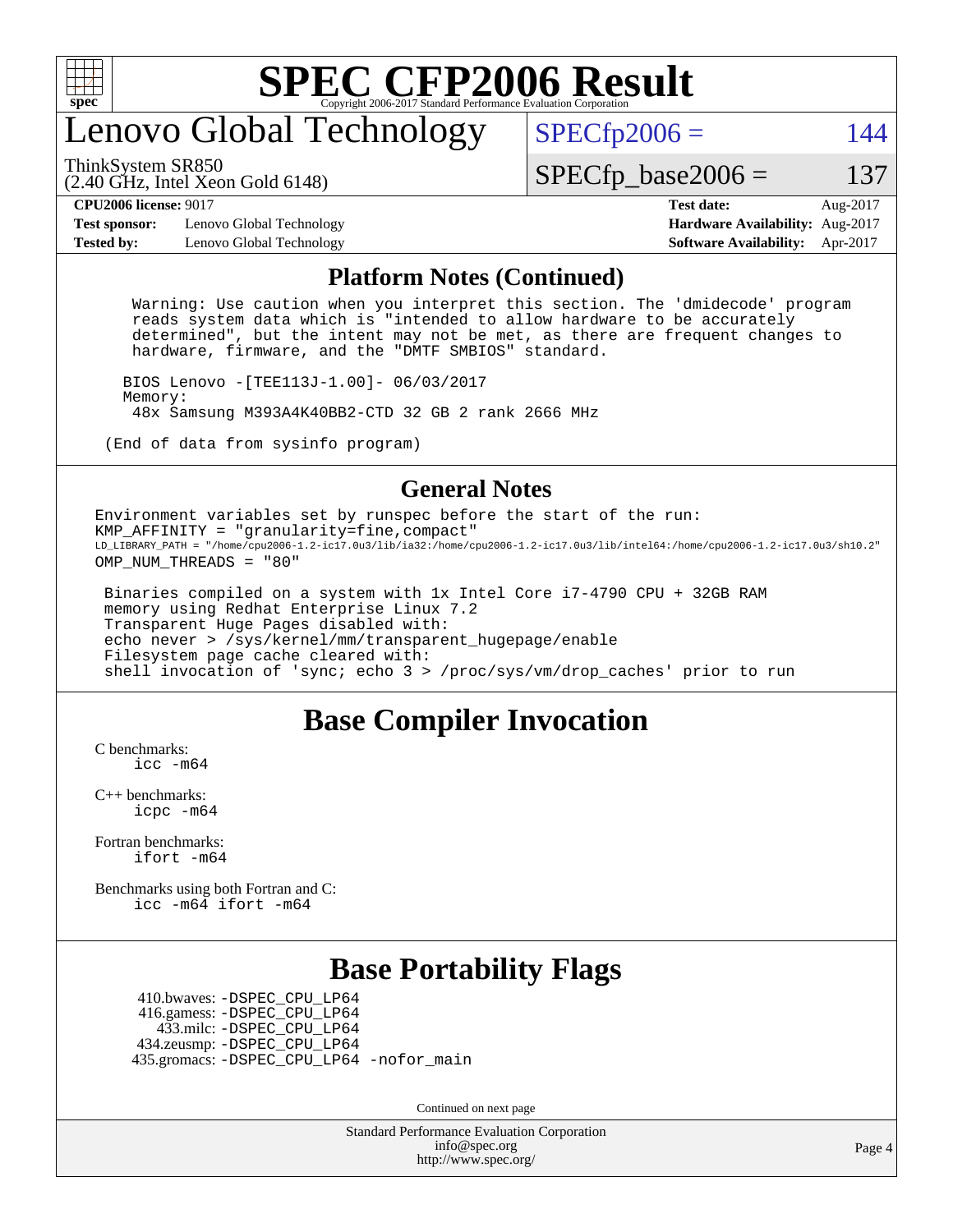

enovo Global Technology

ThinkSystem SR850

(2.40 GHz, Intel Xeon Gold 6148)

 $SPECfp2006 = 144$  $SPECfp2006 = 144$ 

 $SPECfp\_base2006 = 137$ 

**[Test sponsor:](http://www.spec.org/auto/cpu2006/Docs/result-fields.html#Testsponsor)** Lenovo Global Technology **[Hardware Availability:](http://www.spec.org/auto/cpu2006/Docs/result-fields.html#HardwareAvailability)** Aug-2017 **[Tested by:](http://www.spec.org/auto/cpu2006/Docs/result-fields.html#Testedby)** Lenovo Global Technology **[Software Availability:](http://www.spec.org/auto/cpu2006/Docs/result-fields.html#SoftwareAvailability)** Apr-2017

**[CPU2006 license:](http://www.spec.org/auto/cpu2006/Docs/result-fields.html#CPU2006license)** 9017 **[Test date:](http://www.spec.org/auto/cpu2006/Docs/result-fields.html#Testdate)** Aug-2017

## **[Base Portability Flags \(Continued\)](http://www.spec.org/auto/cpu2006/Docs/result-fields.html#BasePortabilityFlags)**

| 436.cactusADM: - DSPEC CPU LP64 - nofor main |                                                                |
|----------------------------------------------|----------------------------------------------------------------|
| 437.leslie3d: -DSPEC CPU LP64                |                                                                |
| 444.namd: - DSPEC CPU LP64                   |                                                                |
| 447.dealII: -DSPEC CPU LP64                  |                                                                |
| 450.soplex: -DSPEC_CPU_LP64                  |                                                                |
| 453.povray: -DSPEC_CPU_LP64                  |                                                                |
| 454.calculix: - DSPEC CPU LP64 - nofor main  |                                                                |
| 459.GemsFDTD: - DSPEC_CPU_LP64               |                                                                |
| 465.tonto: -DSPEC CPU LP64                   |                                                                |
| 470.1bm: - DSPEC CPU LP64                    |                                                                |
|                                              | 481.wrf: -DSPEC CPU_LP64 -DSPEC_CPU_CASE_FLAG -DSPEC_CPU_LINUX |
| 482.sphinx3: -DSPEC CPU LP64                 |                                                                |

## **[Base Optimization Flags](http://www.spec.org/auto/cpu2006/Docs/result-fields.html#BaseOptimizationFlags)**

[C benchmarks](http://www.spec.org/auto/cpu2006/Docs/result-fields.html#Cbenchmarks):

[-xCORE-AVX2](http://www.spec.org/cpu2006/results/res2017q4/cpu2006-20170918-49926.flags.html#user_CCbase_f-xCORE-AVX2) [-ipo](http://www.spec.org/cpu2006/results/res2017q4/cpu2006-20170918-49926.flags.html#user_CCbase_f-ipo) [-O3](http://www.spec.org/cpu2006/results/res2017q4/cpu2006-20170918-49926.flags.html#user_CCbase_f-O3) [-no-prec-div](http://www.spec.org/cpu2006/results/res2017q4/cpu2006-20170918-49926.flags.html#user_CCbase_f-no-prec-div) [-parallel](http://www.spec.org/cpu2006/results/res2017q4/cpu2006-20170918-49926.flags.html#user_CCbase_f-parallel) [-qopt-prefetch](http://www.spec.org/cpu2006/results/res2017q4/cpu2006-20170918-49926.flags.html#user_CCbase_f-qopt-prefetch)

[C++ benchmarks:](http://www.spec.org/auto/cpu2006/Docs/result-fields.html#CXXbenchmarks) [-xCORE-AVX2](http://www.spec.org/cpu2006/results/res2017q4/cpu2006-20170918-49926.flags.html#user_CXXbase_f-xCORE-AVX2) [-ipo](http://www.spec.org/cpu2006/results/res2017q4/cpu2006-20170918-49926.flags.html#user_CXXbase_f-ipo) [-O3](http://www.spec.org/cpu2006/results/res2017q4/cpu2006-20170918-49926.flags.html#user_CXXbase_f-O3) [-no-prec-div](http://www.spec.org/cpu2006/results/res2017q4/cpu2006-20170918-49926.flags.html#user_CXXbase_f-no-prec-div) [-qopt-prefetch](http://www.spec.org/cpu2006/results/res2017q4/cpu2006-20170918-49926.flags.html#user_CXXbase_f-qopt-prefetch)

[Fortran benchmarks](http://www.spec.org/auto/cpu2006/Docs/result-fields.html#Fortranbenchmarks): [-xCORE-AVX2](http://www.spec.org/cpu2006/results/res2017q4/cpu2006-20170918-49926.flags.html#user_FCbase_f-xCORE-AVX2) [-ipo](http://www.spec.org/cpu2006/results/res2017q4/cpu2006-20170918-49926.flags.html#user_FCbase_f-ipo) [-O3](http://www.spec.org/cpu2006/results/res2017q4/cpu2006-20170918-49926.flags.html#user_FCbase_f-O3) [-no-prec-div](http://www.spec.org/cpu2006/results/res2017q4/cpu2006-20170918-49926.flags.html#user_FCbase_f-no-prec-div) [-parallel](http://www.spec.org/cpu2006/results/res2017q4/cpu2006-20170918-49926.flags.html#user_FCbase_f-parallel) [-qopt-prefetch](http://www.spec.org/cpu2006/results/res2017q4/cpu2006-20170918-49926.flags.html#user_FCbase_f-qopt-prefetch)

[Benchmarks using both Fortran and C](http://www.spec.org/auto/cpu2006/Docs/result-fields.html#BenchmarksusingbothFortranandC): [-xCORE-AVX2](http://www.spec.org/cpu2006/results/res2017q4/cpu2006-20170918-49926.flags.html#user_CC_FCbase_f-xCORE-AVX2) [-ipo](http://www.spec.org/cpu2006/results/res2017q4/cpu2006-20170918-49926.flags.html#user_CC_FCbase_f-ipo) [-O3](http://www.spec.org/cpu2006/results/res2017q4/cpu2006-20170918-49926.flags.html#user_CC_FCbase_f-O3) [-no-prec-div](http://www.spec.org/cpu2006/results/res2017q4/cpu2006-20170918-49926.flags.html#user_CC_FCbase_f-no-prec-div) [-parallel](http://www.spec.org/cpu2006/results/res2017q4/cpu2006-20170918-49926.flags.html#user_CC_FCbase_f-parallel) [-qopt-prefetch](http://www.spec.org/cpu2006/results/res2017q4/cpu2006-20170918-49926.flags.html#user_CC_FCbase_f-qopt-prefetch)

### **[Peak Compiler Invocation](http://www.spec.org/auto/cpu2006/Docs/result-fields.html#PeakCompilerInvocation)**

[C benchmarks](http://www.spec.org/auto/cpu2006/Docs/result-fields.html#Cbenchmarks): [icc -m64](http://www.spec.org/cpu2006/results/res2017q4/cpu2006-20170918-49926.flags.html#user_CCpeak_intel_icc_64bit_bda6cc9af1fdbb0edc3795bac97ada53)

[C++ benchmarks:](http://www.spec.org/auto/cpu2006/Docs/result-fields.html#CXXbenchmarks) [icpc -m64](http://www.spec.org/cpu2006/results/res2017q4/cpu2006-20170918-49926.flags.html#user_CXXpeak_intel_icpc_64bit_fc66a5337ce925472a5c54ad6a0de310)

[Fortran benchmarks](http://www.spec.org/auto/cpu2006/Docs/result-fields.html#Fortranbenchmarks): [ifort -m64](http://www.spec.org/cpu2006/results/res2017q4/cpu2006-20170918-49926.flags.html#user_FCpeak_intel_ifort_64bit_ee9d0fb25645d0210d97eb0527dcc06e)

[Benchmarks using both Fortran and C](http://www.spec.org/auto/cpu2006/Docs/result-fields.html#BenchmarksusingbothFortranandC): [icc -m64](http://www.spec.org/cpu2006/results/res2017q4/cpu2006-20170918-49926.flags.html#user_CC_FCpeak_intel_icc_64bit_bda6cc9af1fdbb0edc3795bac97ada53) [ifort -m64](http://www.spec.org/cpu2006/results/res2017q4/cpu2006-20170918-49926.flags.html#user_CC_FCpeak_intel_ifort_64bit_ee9d0fb25645d0210d97eb0527dcc06e)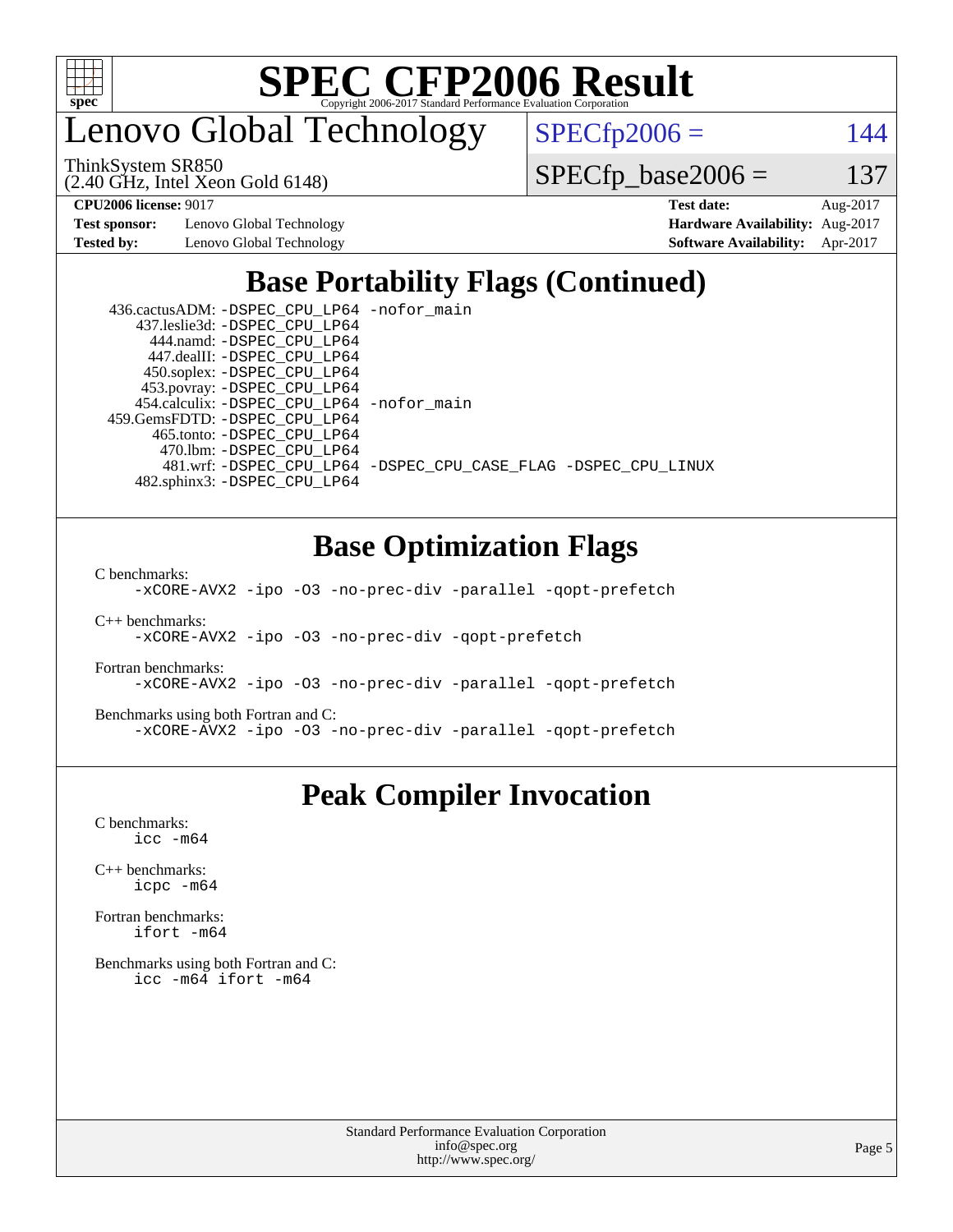

# enovo Global Technology

ThinkSystem SR850

(2.40 GHz, Intel Xeon Gold 6148)

 $SPECfp2006 = 144$  $SPECfp2006 = 144$  $SPECTp\_base2006 = 137$ 

**[Test sponsor:](http://www.spec.org/auto/cpu2006/Docs/result-fields.html#Testsponsor)** Lenovo Global Technology **[Hardware Availability:](http://www.spec.org/auto/cpu2006/Docs/result-fields.html#HardwareAvailability)** Aug-2017 **[Tested by:](http://www.spec.org/auto/cpu2006/Docs/result-fields.html#Testedby)** Lenovo Global Technology **[Software Availability:](http://www.spec.org/auto/cpu2006/Docs/result-fields.html#SoftwareAvailability)** Apr-2017

**[CPU2006 license:](http://www.spec.org/auto/cpu2006/Docs/result-fields.html#CPU2006license)** 9017 **[Test date:](http://www.spec.org/auto/cpu2006/Docs/result-fields.html#Testdate)** Aug-2017

## **[Peak Portability Flags](http://www.spec.org/auto/cpu2006/Docs/result-fields.html#PeakPortabilityFlags)**

Same as Base Portability Flags

# **[Peak Optimization Flags](http://www.spec.org/auto/cpu2006/Docs/result-fields.html#PeakOptimizationFlags)**

[C benchmarks](http://www.spec.org/auto/cpu2006/Docs/result-fields.html#Cbenchmarks):

433.milc: basepeak = yes

 $470.$ lbm: basepeak = yes

 $482$ .sphinx3: basepeak = yes

[C++ benchmarks:](http://www.spec.org/auto/cpu2006/Docs/result-fields.html#CXXbenchmarks)

```
 444.namd: -prof-gen(pass 1) -prof-use(pass 2) -xCORE-AVX2(pass 2)
       -par-num-threads=1(pass 1) -ipo(pass 2) -O3(pass 2)
       -no-prec-div(pass 2) -fno-alias -auto-ilp32
```
447.dealII: basepeak = yes

 $450$ .soplex: basepeak = yes

```
 453.povray: -prof-gen(pass 1) -prof-use(pass 2) -xCORE-AVX2(pass 2)
        -par-num-threads=1-ipo-O3(pass 2)-no-prec-div(pass 2) -unroll4 -ansi-alias
```
[Fortran benchmarks](http://www.spec.org/auto/cpu2006/Docs/result-fields.html#Fortranbenchmarks):

```
410.bwaves: basepeak = yes 416.gamess: -prof-gen(pass 1) -prof-use(pass 2) -xCORE-AVX2(pass 2)
           -par-num-threads=1-ipo-O3(pass 2)-no-prec-div(pass 2) -unroll2 -inline-level=0 -scalar-rep-
   434.zeusmp: basepeak = yes
   437.leslie3d: basepeak = yes
459.GemsFDTD: -prof-gen(pass 1) -prof-use(pass 2) -xCORE-AVX2(pass 2)
           -par-num-threads=1-ipo-O3(pass 2)-no-prec-div(pass 2) -unroll2 -inline-level=0
           -qopt-prefetch -parallel
     465.tonto: -prof-gen(pass 1) -prof-use(pass 2) -xCORE-AVX2(pass 2)
           -par-num-threads=1(pass 1) -ipo(pass 2) -O3(pass 2)
           -no-prec-div-inline-calloc-qopt-malloc-options=3
           -auto -unroll4
```
Continued on next page

```
Standard Performance Evaluation Corporation
            info@spec.org
          http://www.spec.org/
```